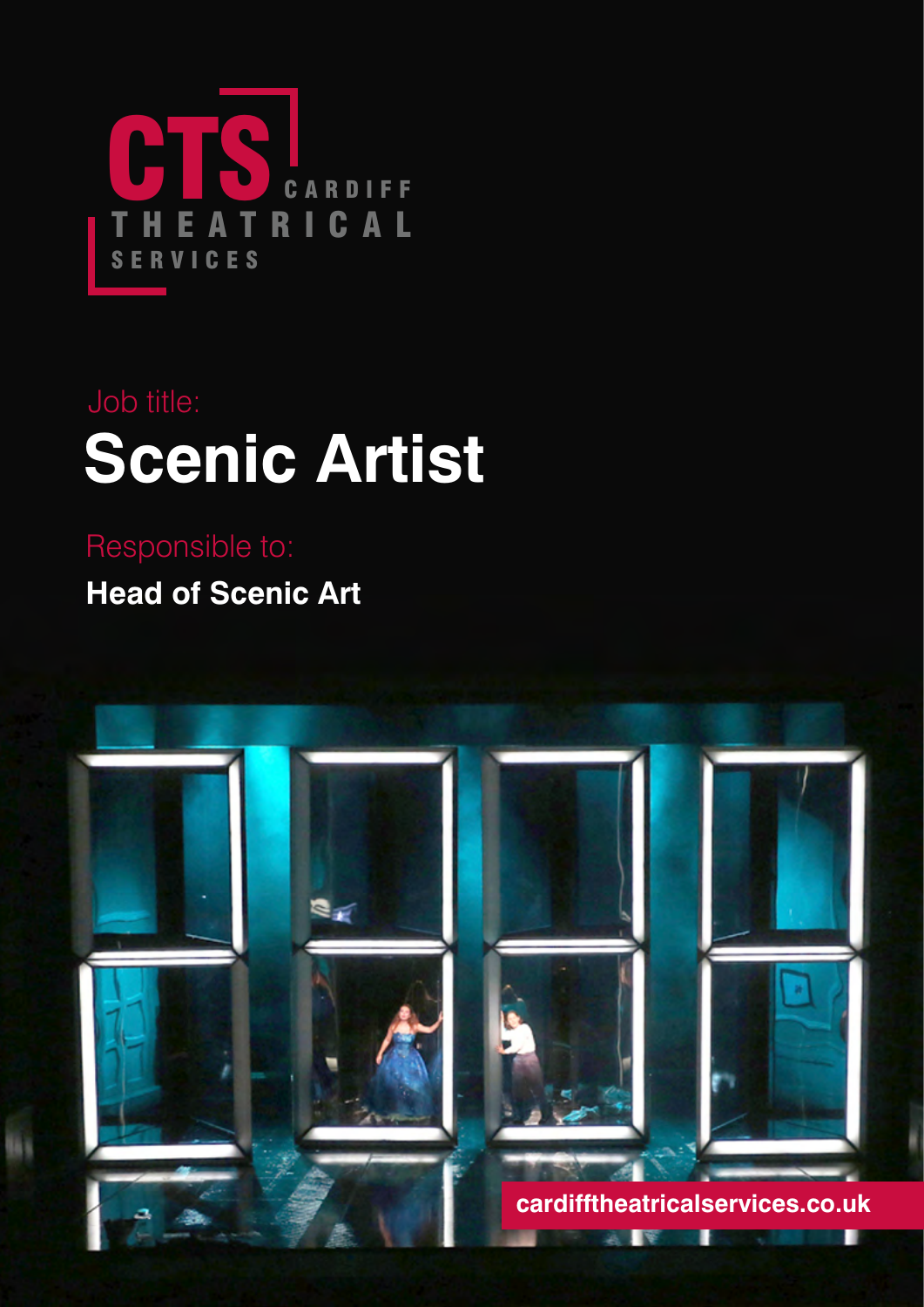Cardiff Theatrical Services is a world-class scenery manufacturer delivering sets and scenery to many of the world's leading performing arts companies of theatre, opera and ballet such as The Royal Opera, National Theatre, Opera North, Sonia Friedman Productions, English National Opera, Glyndebourne, Cameron Mackintosh, Atlanta Ballet, Almeida Theatre, Chicago Lyric Opera, *Mamma Mia! – The Party* and Welsh National Opera.

Based in Cardiff and a wholly-owned subsidiary of world-renowned Welsh National Opera, CTS has played a leading role in the development of the Welsh capitol as the UK's fastest-growing creative and artistic hubs outside London. Cardiff boasts vibrant, thriving and diverse arts, design, cultural and media communities and world-class venues and creatives.



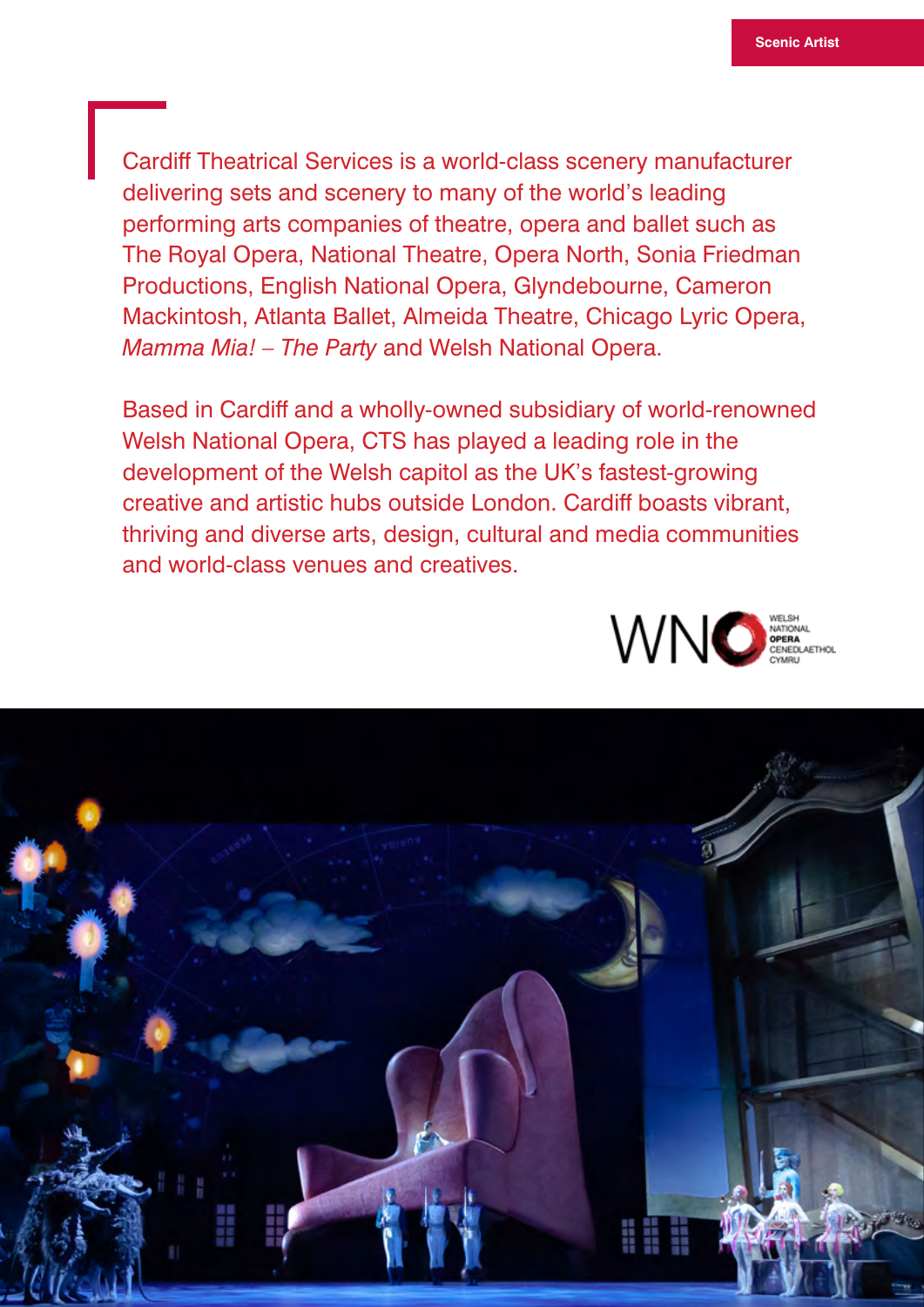### Job Description

Cardiff Theatrical Services (CTS) is a wholly owned subsidiary of Welsh National Opera. The Scenic Artist will work as part of a team to produce first class scenery contracted to CTS by various clients both in the UK and abroad.

#### Main purpose of job

**The Scenic Artist reports directly to the Head of Scenic Art for all personnel matters, and will liaise closely with the Deputy Head of Scenic Art, the Scenic Art Supervisor, and senior project staff. They will work as part of a team that includes CTS's Construction Department in order to produce first class scenery as contracted to CTS by various clients both in the UK and abroad.**

**Department** CTS **Salary** £21,354.84 – £23,930.40 per annum

**Deadline for Applications**  Monday 16 May 2022 (12pm) Permanent

#### **Scope**

**To assist in the creation, painting and finishing of scenery for all CTS projects.**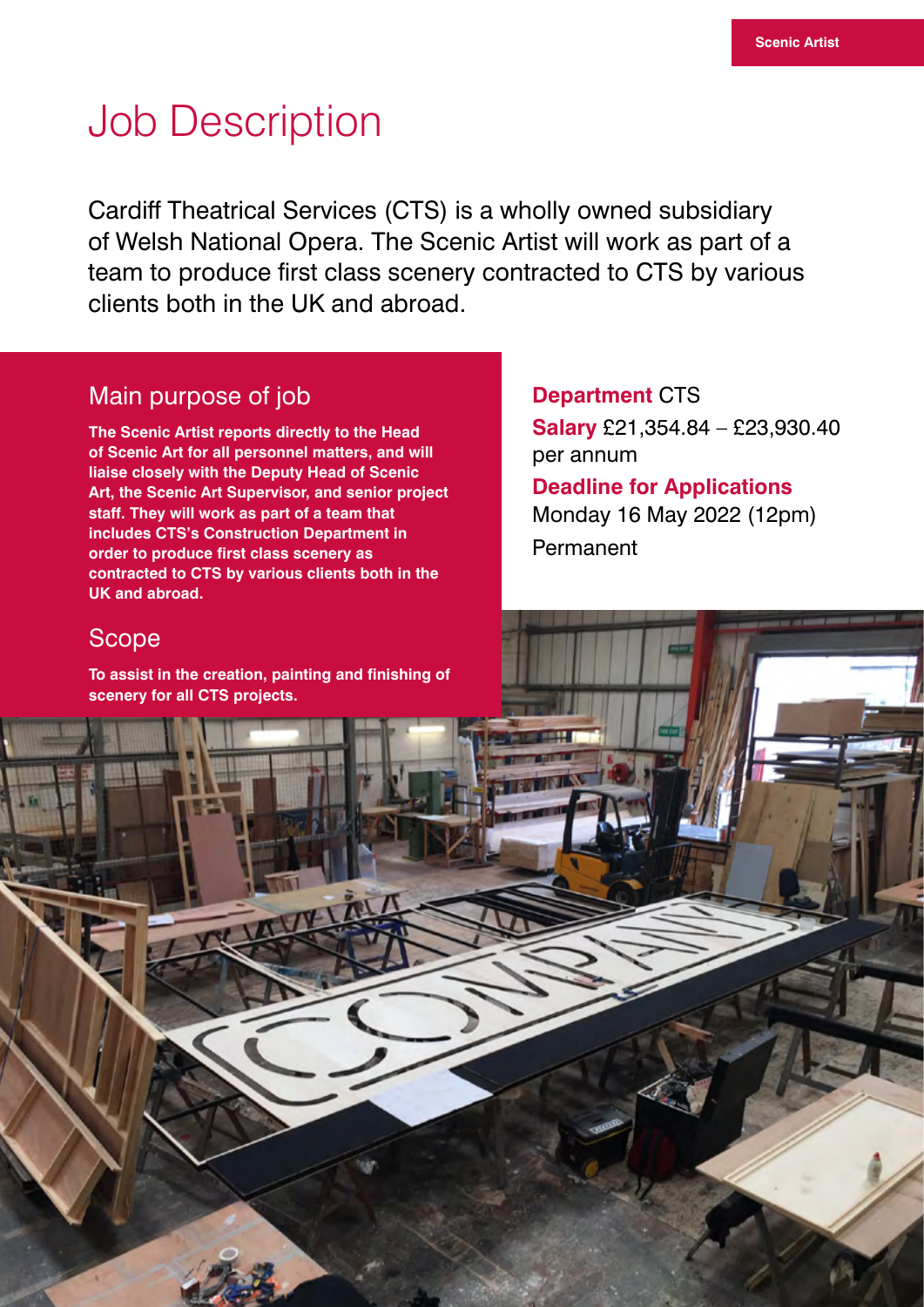## **Key responsibilities:**

| Demonstrate a wide range of scenic skills and<br>techniques to a high level and be expert in<br>some specialist areas. | Return all tools and equipment to lockable<br>storage area at the end of each working day.                                |
|------------------------------------------------------------------------------------------------------------------------|---------------------------------------------------------------------------------------------------------------------------|
| Be able to individually undertake complex<br>artistic tasks on shows.                                                  | Checking that stores are locked and that the<br>lights and extractors are switched off at the end<br>of each working day. |
| Undertake complex artistic projects alongside<br>other staff and lead when necessary.                                  | Promote excellent working practices.                                                                                      |
| Demonstrate an expert level of creative,                                                                               | Liaising with others regarding agreed targets<br>and finishes.                                                            |
| interpretive and aesthetic skills, and have a<br>high level of practical ability in drawing,<br>painting, and 3d work. | Liaising with other departments when a process<br>affects the piece being worked on.                                      |
| Fully understand how to interpret models,<br>drawings and references in relation to the<br>whole project.              | Working with all other staff in the department to<br>achieve steady and efficient flow of work.                           |
| Train and instruct less experienced people.                                                                            | Promote good working practices and<br>procedures.                                                                         |
| Cleaning of tools and equipment to keep in<br>good working order.                                                      | Discuss with senior personnel the benefits or<br>disadvantages of any proposed changes.                                   |
| Report any faults to Scenic Art Supervisor<br>to facilitate repair.                                                    | Identify and discuss any opportunities to<br>improve productivity and service.                                            |
| Keep personal work area clean and tidy.                                                                                | Observe stock levels regarding your own job<br>and report any shortfalls.                                                 |
| Carry out everyday activities such as<br>housekeeping, deliveries, movement of<br>scenery, and equipment maintenance.  | Talk to clients in the absence of senior<br>personnel.                                                                    |
| Ensure minimal waste of resources.                                                                                     | Forward planning of your own work to ensure<br>that you meet your deadlines.                                              |

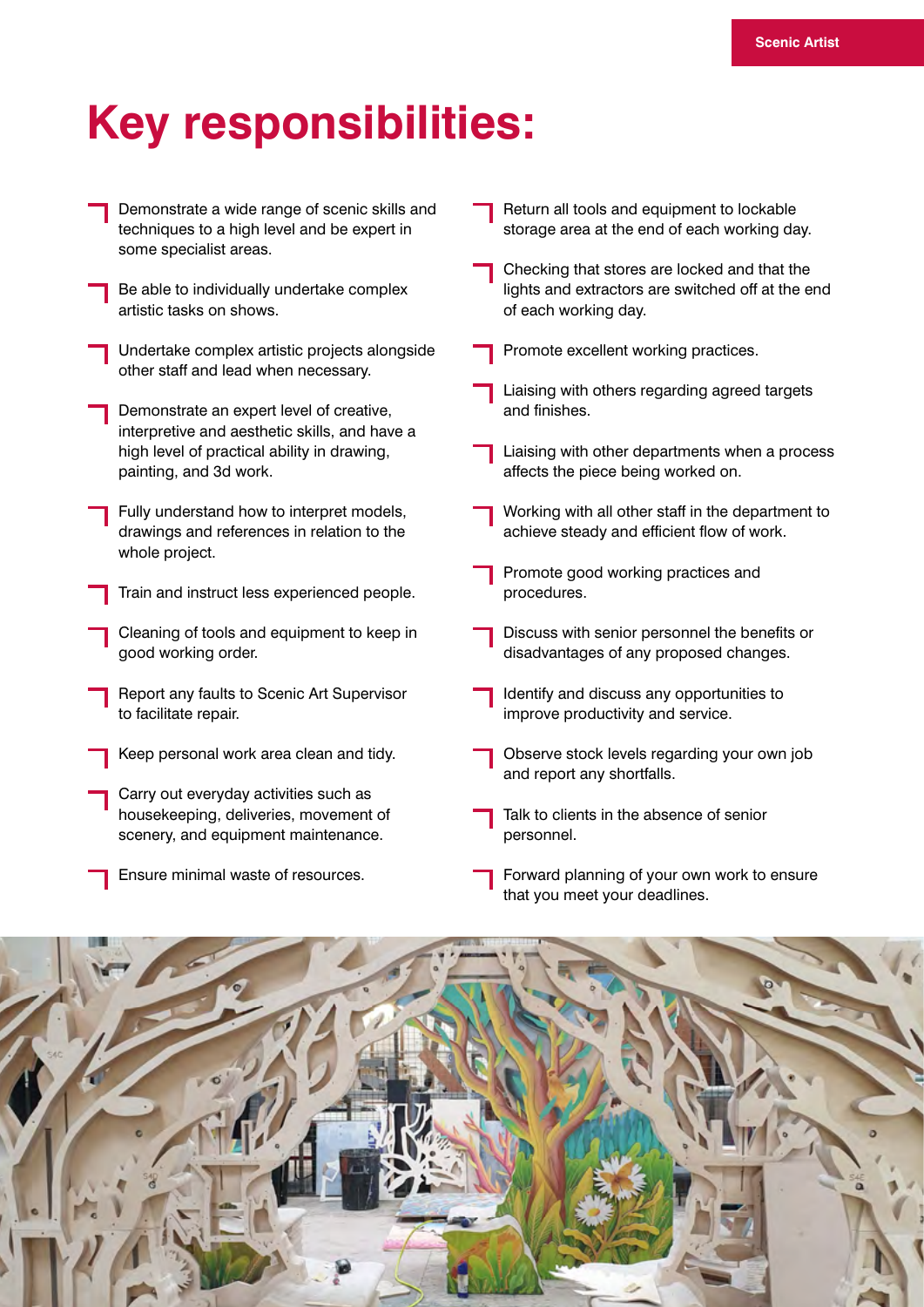- Daily break down of work process to ensure that key stages are completed in sufficient times to meet your deadlines. This is particularly important when relating to metal fabrication and paintshop deadlines.
- Forward planning of own space requirements to ensure minimum disruption to general flow of work.
- Discuss with senior personnel the need for extra staff and or overtime at key points in the project.
- Discuss completion dates with senior personnel in order to organise removal transport or otherwise.
- Plan and revue in advance rough guide to workshop throughout regarding individual projects.
- To undertake projects alone and unsupervised when requested.
- To supervise casual and contracted labour as necessary.
- Develop positive relationships with colleagues, managers and team members.
- Establish and maintain the trust and support of colleagues, managers and team members.
- Encourage self-development and self motivation.
- Promote good working practices and procedures.
- Ensure individuals, teams, colleagues and managers are advised of appropriate information.
	- To drive company vehicles and hired vehicles when required.
- To support the management in the smooth running of projects.
- The health and safety of all team members must always be paramount and all safety controls must be followed (see level of responsibility attached).



#### **Company Values**

**Inclusive** We have a workplace culture where all people are respected and valued

**Collaborative** We work as a team to achieve common goals

- **Dynamic** We challenge ourselves creatively and encourage new ideas
- **Generous** Our people use their talent, knowledge, and skills with a generosity of spirit

**Responsible** We act with integrity and accountability

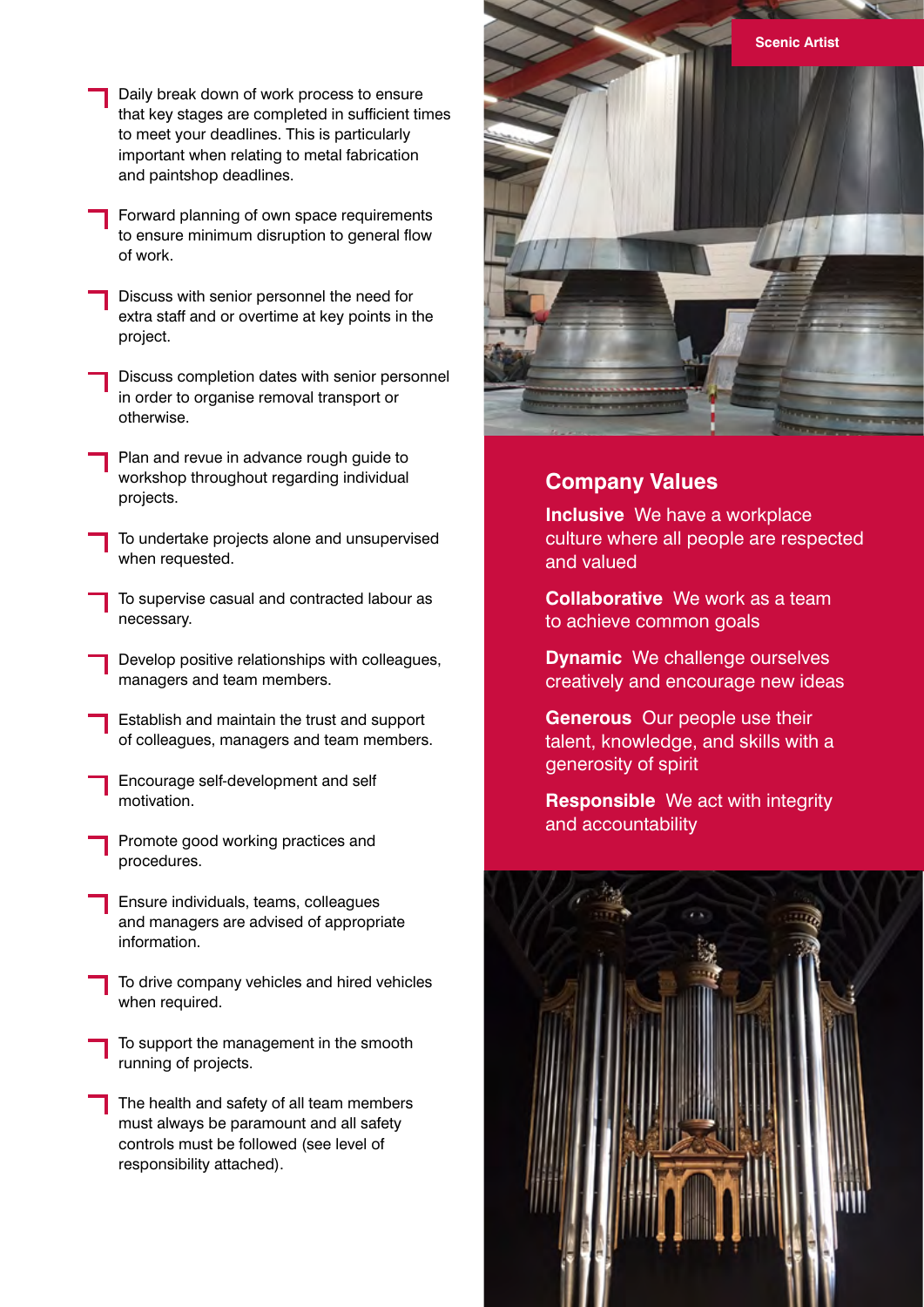### **Person specification**

#### **Skills, knowledge and experience:**

- A high level of skill and ability in all aspects of scenic art.
- Experience of working as a professional scenic artist.
- Ability to prioritise a complex workload and work to tight deadlines.
- Excellent interpersonal, verbal and written communication skills.
- Ability to work without supervision and to take the initiative, but also to work within a team.
- Excellent time management skills.
- Ability to pay attention to detail.
- Flexibility in working practice.
- A UK driving licence.\*
- Experience in using Photoshop and/or Ilustrator.\*
- Knowledge of Microsoft Office.\*
	- Welsh language speaker/writer. \*

Points marked with an asterisk (\*) are desirable rather than essential.

### **General**

- To cooperate with us in complying with relevant health and safety legislation, policies and procedure in the performance of the post. The post carries responsibility for Health & Safety issues at level 6 (see attached).
- To behave in accordance with our values
- To maintain confidentiality and observe data protection and associated guidelines where appropriate.
- To ensure compliance with our policies and procedures at all times.
	- The duties in this job description are not exhaustive and may be altered at any time to reflect the changing needs of the organisation.